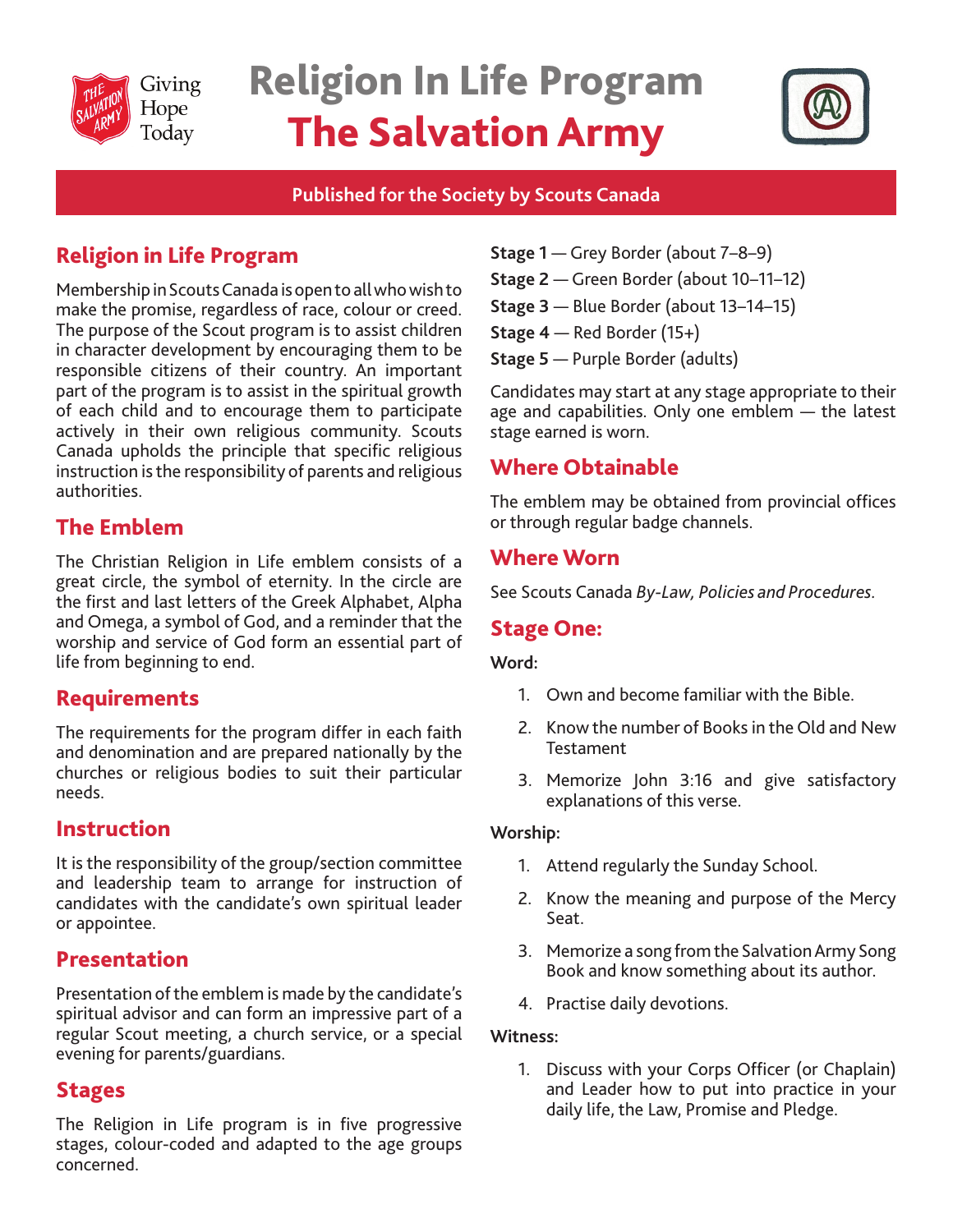- 2. Give regularly to support the Sunday School from your own money (allowance or earnings).
- 3. Know the requirements of Junior Soldiership.

## Stage Two:

#### **Word:**

- 1. Own a Bible and know how the Bible came into being.
- 2. Memorize and discuss with your Corps Officer (or Chaplain) the meaning of John 3:16 and Matthew 22:37-40.
- 3. Memorize the first three doctrines of The Salvation Army.

#### **Worship:**

- 1. Attend regularly the Sunday School and Sunday meetings.
- 2. Write a 200-word essay on the Biblical meaning of the Mercy Seat.
- 3. Know the purpose and meaning of The Salvation Army Flag.
- 4. Practise daily devotions. Personally own a Devotional Book in addition to the Bible.

#### **Witness:**

- 1. Discuss with your Corps Officer (or Chaplain) and Leader how to put into practice in your daily life, the Law, Promise and Pledge.
- 2. Give regularly to support the Corps Activities from your own money (allowance or earnings).
- 3. Bring to your Corps one or more young people, not already connected with any church or Sunday School, or visit an absentee from Sunday School.
- 4. Discuss with your Corps Officer (or Chaplain) two ways in which you can share your faith in Jesus Christ. Put these into practice.

# Stage Three:

#### **Word:**

- 1. Own a Bible: read Matthew 5:1-12 from various modern translations and consider what it is saying.
- 2. Memorize and discuss with your Corps Officer (or Chaplain) Mark 8:34-36.
- 3. Be in possession of a certificate covering the

current Corps Cadet Course, or complete two lessons on "From the Mercy Seat to Maturity: (Available at The Salvation Army Trade Store.)

4. Memorize the first seven Doctrines of The Salvation Army.

#### **Worship:**

- 1. Attend regularly the Sunday School and Sunday meetings and take some part in a Guides/Scouts' Own service or participate in some Y.P. Meeting.
- 2. Write a 500-word essay on the historical background of the Mercy Seat.
- 3. Know the meaning of The Salvation Army Flag and Crest.
- 4. Discuss with your Corps Officer (or Chaplain) how your daily devotions have helped you in your daily living.

#### **Witness:**

- 1. Discuss with your Corps Officer (or Chaplain) and Leader how to put into practice in your daily life, the Law, Promise and Pledge.
- 2. Give regularly to support the Corps Activities and special projects from your own money (allowances or earnings).
- 3. Know the meaning and qualifications of a Senior Soldier.
- 4. Indicate on a map or globe those areas in other lands where The Salvation Army is engaged in missionary work.
- 5. Share in some useful service to assist the needy or sick or bring an unchurched young person to the Corps.

## Stage Four:

#### **Word:**

- 1. Own a Bible and know by memory the books of the Bible.
- 2. Memorize and discuss with your Corps Officer (or Chaplain) the meaning of Psalm 23 and I Corinthians 13.
- 3. Be in possession of a certificate covering the current Corps Cadet course, or complete all three lessons on "From Mercy Seat to Maturity" (available at the Salvation Army Trade Store).
- 4. Memorize the eleven Doctrines of The Salvation Army.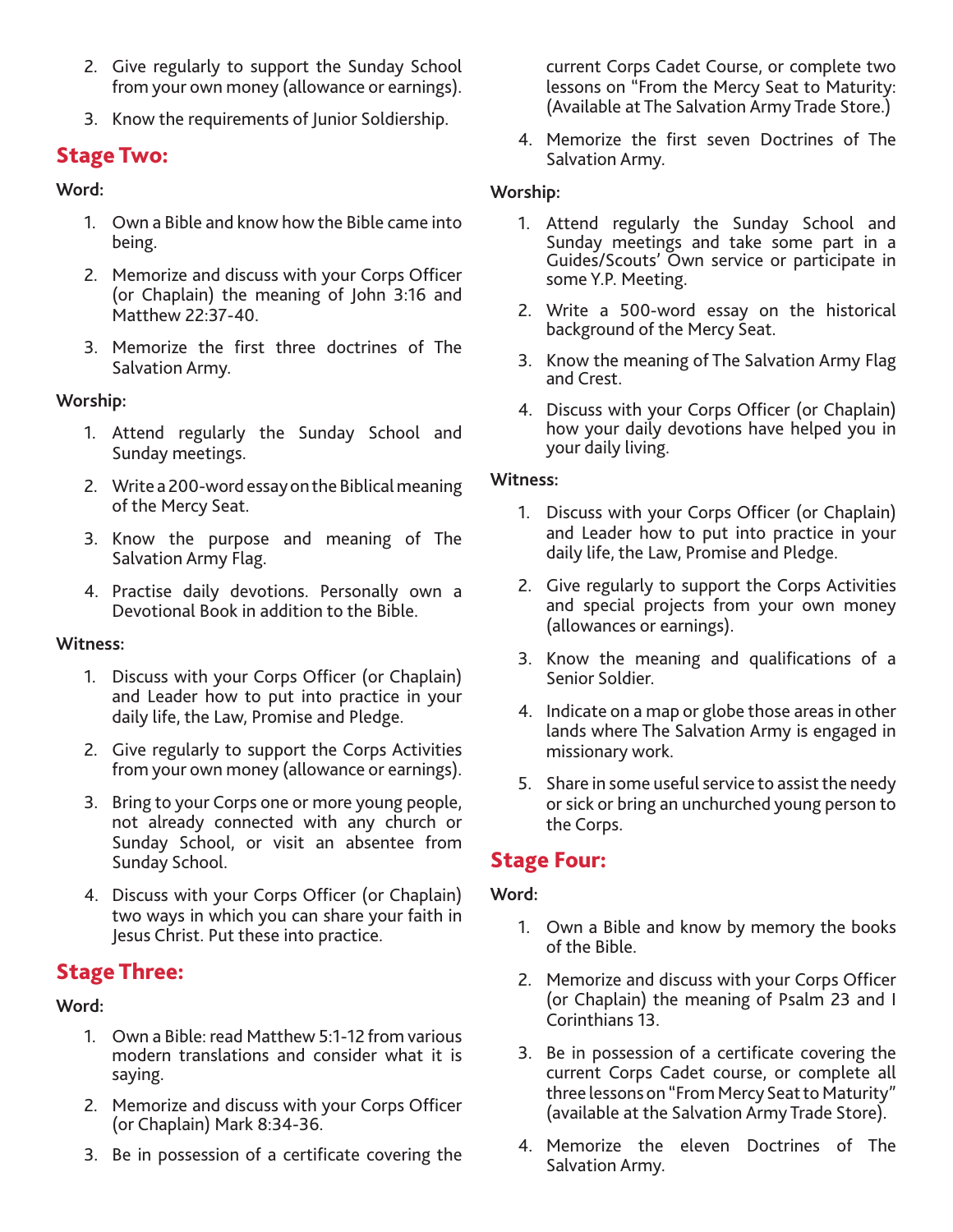#### **Worship:**

- 1. Attend regularly the Sunday School and Sunday meetings and take part in the service, such as: lead a song, pray, or read the scripture.
- 2. Prepare and present a brief devotional talk for a Scouts' Own Service.
- 3. Tape record the morning meeting and replay or conduct a devotional for someone sick or shut in.
- 4. Discuss with your Corps Officer (or Chaplain) how public worship, meditation or family devotions and private prayers have helped you grow as a Christian person.

#### **Witness:**

- 1. Discuss with your Corps Officer (or Chaplain) and Leader how to put into practice in your daily life, the Law, the Promise and the Pledge.
- 2. Give regularly to support Corps Activities and special projects from your own money (allowances or earnings).
- 3. Know requirements of becoming a Senior Soldier, value and purpose of wearing the Salvation Army Uniform.
- 4. Write or tell of missionary work of The Salvation Army in a chosen country.
- 5. Discuss with your Corps Officer (or Chaplain) some of the moral and social problems that people and communities are facing today. Indicate what you can do about these problems.
- 6. Alone or with others, give service in your Corps Community.

# Stage Five:

#### **Christian Commitment:**

*For a Leader to meet this requirement the Corps Officer must be satisfied that:*

- 1. The Leader demonstrates a commitment to Jesus Christ by his/her way of life and by his/ her level of participation in the local Corps activities, in addition to his/her involvement in the Scouting Program.
- 2. The Leader makes reasonable efforts to promote the Religion in Life Program with the young people in his/her unit as well as with the other Leaders involved in The Salvation Army Scouting Program.

3. Wherever possible, the Leader promotes the role of the Chaplain in the Scouting Program, especially as it relates to the Chaplain's visits to the unit.

#### **Christian Leadership:**

#### *To meet this requirement the Leader must:*

- 1. Regularly conduct or take part in devotional times (five minutes) at each unit meeting.
- 2. Have an understanding of how to lead a child to Jesus Christ.
- 3. Lead or assist with a Sunday School class (i.e. team teach) or assist with the leadership of some other Corps youth activity, other than Scouting, for at least three months.
- 4. Serve as a member of a committee or council (not related to Scouting) at the Corps for a period of not less than six months.

#### **Word:**

*To meet this requirement the Leader must:*

- 1. Participate regularly in a group Bible study for at least three months. If no group exists, make an effort to start one.
- 2. a) Have a good knowledge of the eleven Doctrines of The Salvation Army.

b.) Write a brief explanation of any three Doctrines. (300/400 words each).

#### **Worship:**

*To meet this requirement the Leader must:*

- 1. Prepare a detailed outline of a worship service, including outline for devotional, which could be used at a camp for the age group of your unit.
- 2. Prepare a detailed outline of a Divine Service, including outline for devotional thoughts, which could be used at the Corps.
- 3. Regularly attend worship services at the Corps.
- 4. Help with leadership of a worship service at a Hospital, Seniors Horne, or a similar institution; or visit three shut-ins in the Corps. (Obtain list from the Corps Officer.)

#### **Witness:**

To meet this requirement the Leader must do number one and any two others: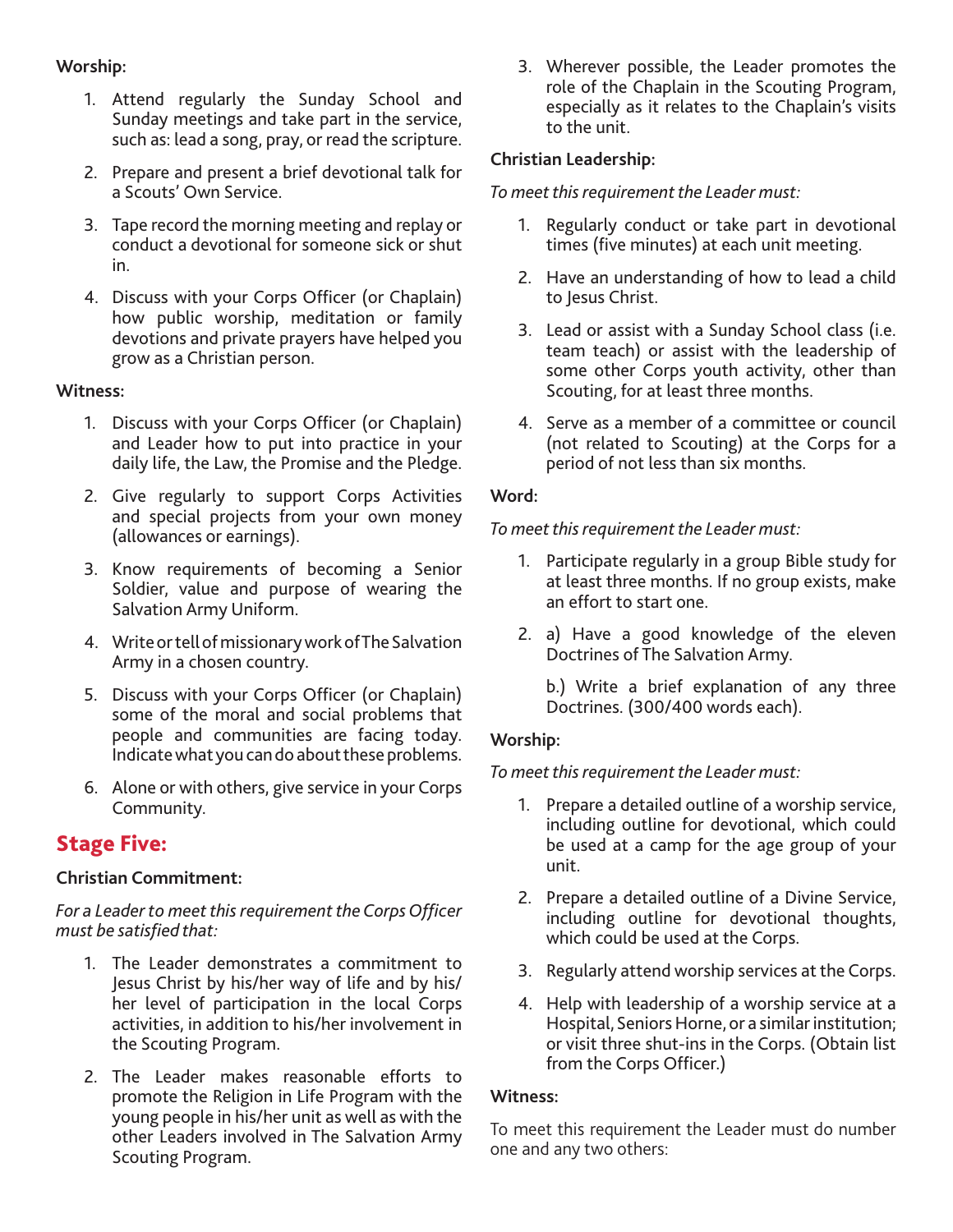1. a) For each Sunday of one month, write a brief article (100 words) to be used in the Corps Bulletin promoting the Scouting Ministry in your Corps.

OR

b. Do a presentation of eight to ten minutes, during a Sunday worship service explaining the Scouting Ministry and how it benefits the Y.P. Corps Ministry.

2. a) Provide or arrange transportation to worship services for seniors or handicapped for at least one month.

OR

b. Visit at least four seniors in their home. *(Obtain list from the Corps Officer.)*

- 3. Provide or arrange transportation to Sunday School for at least one month for some young person who would not otherwise attend.
- 4. Give leadership to or assist with the leadership of a service/work project at the Corps.

**All The Above Requirements Must Be Completed To The Satisfaction Of The Corps Officer/Chaplain Before Applying For This Award.**

# The General's International Award

Prior to the affiliation of Salvation Army Scouts with their respective Scout Associations throughout the world, there was in existence a special award known as the General's Scout Award. Following consultations with Scouts' World Bureau, it has been decided to reintroduce the award as a means of strengthening International Salvation Army and Scouting links.

The following conditions for the Award have been drawn up by the Salvation Army I.H.Q. and are as published in World Scouting.

To qualify the Scout or Venturer must:

- 1. Have served a minimum of two years, have reached the age of 13 years and not yet 18 years.
- 2. Be a Scout or Venturer.
- 3. Hold the following Achievement Badges: First Aid, Life Saving; Challenge Badges: Music, Communicator or Man of Letters.
	- a. Know the foundational Doctrines of The Salvation Army and be able to describe the

meaning of Repentance. Faith, Justification, Sanctification, and Immortality.

- b. Supply evidence of having undergone a systematic study of Scriptures as approved by The Salvation Army.
- c. Be able to conduct a Sunday School Class, give a short address at a Scouts' Own and lead prayers at Camp.
- d. Show a logbook containing a record of personal Christian service and self-denial.
- e. Give three examples of the way "Duty to God" has been lived out in the lives of Christians, including Salvationists and Scouters.
- f. Be able to answer six questions taken from the current Salvation Army Yearbook.

(The "Religion in Life" emblem will be acceptable instead of The Salvation Army test.)

Venturers who are not themselves Salvationists are eligible for the Award if they meet The Salvation Army requirements.

The Award to receive authorization of Local and Territorial Leaders as detailed.

# Doctrines of the Salvation Army

- 1. We believe that the Scriptures of the Old and New Testaments were given by inspiration of God and that they only constitute the Divine rule of Christian faith and practice.
- 2. We believe that there is only one God who is infinitely perfect the Creator Preserver and Governor of all things and who is the only proper object of religious worship.
- 3. We believe that there are three persons in the Godhead, the Father, the Son and the Holy Ghost undivided in essence and coequal in power and glory.
- 4. We believe that in the person of Jesus Christ the Divine and human natures are united so that He is truly and properly God and truly and properly man.
- 5. We believe that our first parents were created in a state of innocence but by their disobedience they lost their purity and happiness and that in consequence of their fall all men have become sinners totally depraved and as such are justly exposed to the wrath of God.